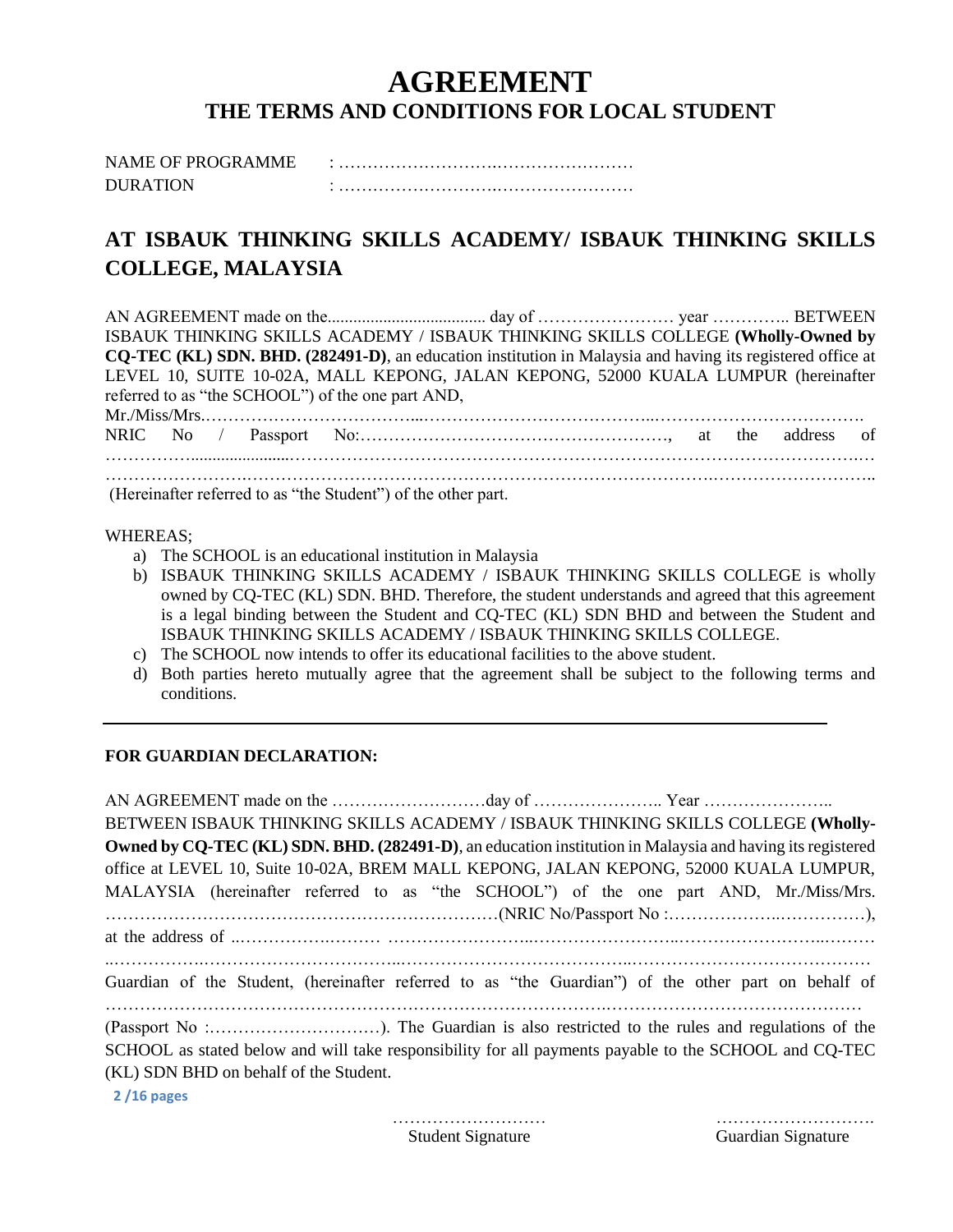## **REGISTRATION RULES AND REGULATIONS:**

## **1. GENERAL:**

- 1.1 The student can enroll as either full time or part time student.
- 1.2 The student agrees to abide by the rules and regulations of the SCHOOL at all times, until the student completes studies. The SCHOOL has a set of rules and regulations including:
	- a. The Laboratory Rules And Regulations
	- b. The Library Rules And Regulations
	- c. The Classroom Rules And Regulations
	- d. The Prayer Room Rules And Regulations
	- e. The Academic Rules And Regulations
	- f. The Disciplinary Rules And Regulations
	- g. The Fee Rules And Regulations
	- h. The "Student Handbook"
- 1.3 The student agrees to abide by the rules and regulations of the Malaysian of Higher Education / Ministry of Human Resources, Malaysia / PTPK / PTPTN / KWSP / others related local authorizes / Financial Assistances providers / Ministries at all times.
- 1.4 The student agrees to keep the SCHOOL informed of any changes in current address, contact number and information.
- 1.5 The student agrees to attend all lessons, classes, tests and examinations during the programme and abide by the rules and regulations of the SCHOOL that is in force at that time. (Please refer to Student Handbook and Academic Regulations). If the student is absent from lectures/tutorials for three (3) consecutive days without any valid reasons, the SCHOOL will proceed with necessarily actions which will lead to the termination of the student's studies. Fees paid will not be refunded except for the Deposit.
- 1.6 The student hereby indemnifies the SCHOOL, its employees and fellow agents that the SCHOOL will not be held responsible for any loss and/or stolen and/or damages caused by natural or unnatural act.
- 1.7 The student hereby indemnifies the SCHOOL, its employees and fellow agents against any legal action, risk, liability and potential claim as a result of safe keeping of original documents on his/her behalf.
- 1.8 The student hereby indemnifies the SCHOOL against any claims/losses/damages that the student may violate in relations to:
	- a. Involvement in subversive activities.
	- b. Speak disparagingly of religious, political and racial issues.
	- c. Instigate his/her colleagues, which may affect the institution's or Malaysian Government's reputation.
	- d. Found guilty of sexual harassment involving a student/public or any immoral behavior of such nature.
	- e. Found to be addicted to alcohol or drugs or involved in any conflict or illicit dealings.
	- f. Abuse the facilities of the SCHOOL or Malaysian Government for personal gains and benefits.
	- g. Violate any provisions of any written law, whether within or outside the campus;
	- h. Conduct himself/herself, whether within or outside the campus, in any manner which is detrimental or prejudicial to the interest, wellbeing or good name of the SCHOOL or any of the students or to public order, decency or discipline.
	- i. Disrupt or in any manner interfere with or cause to disrupt any activity carried out by or with the permission of the SCHOOL.
	- j. Disrupt or in any manner interfere with or to disrupt any officer or employee of the SCHOOL or person including students acting under the direction of such officer or employee from carrying his/her duty.
	- k. Organize, incite or participate in the boycott of any examination, lecture, tutorial or class or any legitimate activity of the SCHOOL.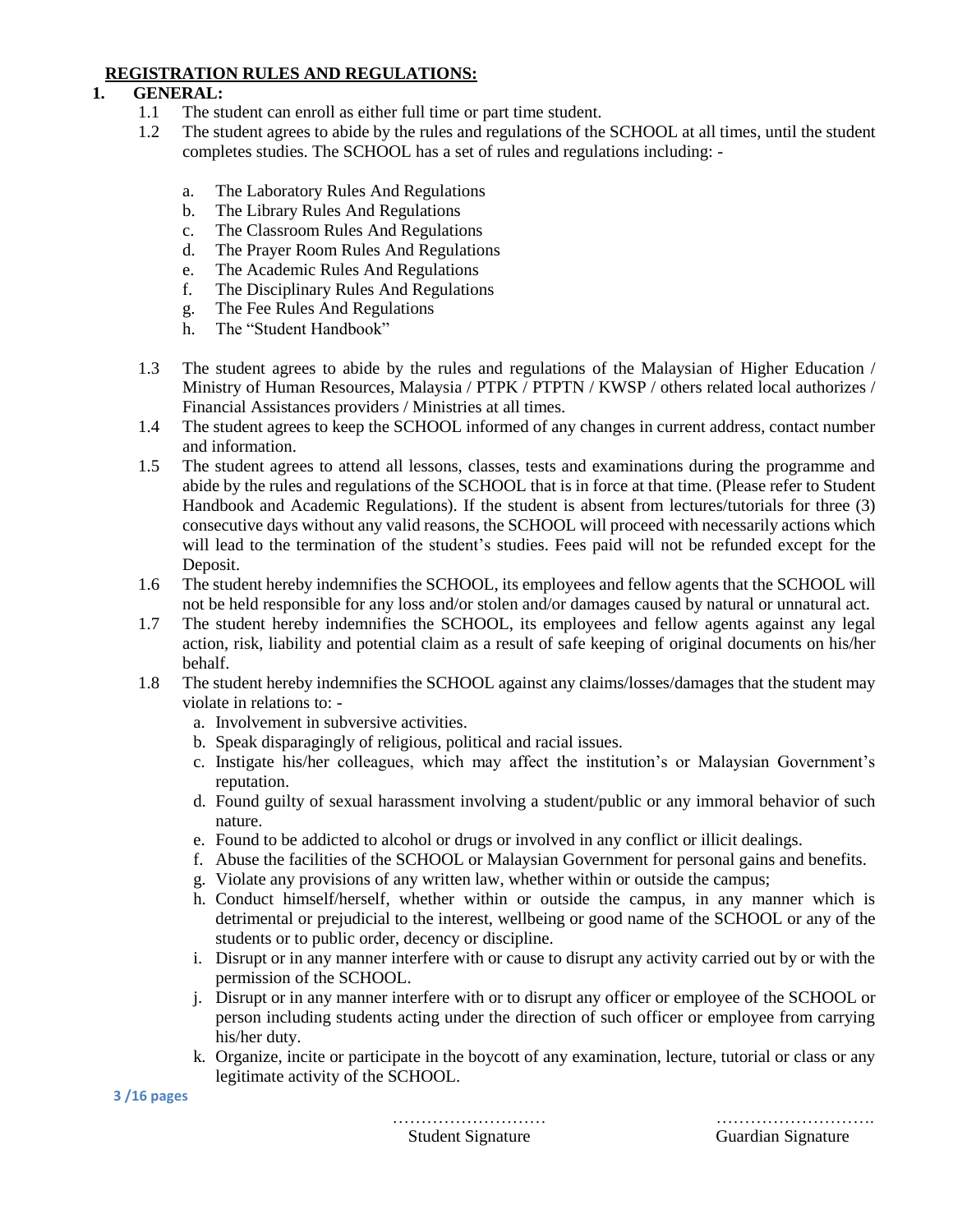- l. Damage in any manner or cause to damage in any manner, any property of the SCHOOL or the employee or student or third party.
- m. Contravene or fail to comply with any instruction or requirement by library staff, laboratory staff or any other employee in respect of the use of the facilities therein.
- n. Do anything, which may be prejudicial to the cleanliness and neatness of the premises within the campus.
- o. Enter any part of the campus, the entry into which is prohibited to generally or at a particular time except with the authorization of the SCHOOL.
- p. Willful insubordination or disobedience whether alone or in combination with others, to any lawful and reasonable order of the SCHOOL.
- q. Theft, fraud or dishonesty including attempted theft, attempted fraud or attempted dishonesty in connection with the SCHOOL's business or property.
- r. Willful damage to or loss of the SCHOOL's goods or property.
- s. Gambling or card playing, whether for money or not in the SCHOOL premises.
- t. Riotous or disorderly behaviour or fighting.
- u. Violence, abusing, assaulting or threatening to assault or to do any injury to other students, the SCHOOL's employees or any persons within the SCHOOL premises.
- v. Habitual late attendance.
- w. Smoking in prohibited areas/places.
- x. Conviction and imprisonment for any criminal offence.
- y. Any material miss-statement made on the "Application for study".
- z. Drinking alcoholic liquor or dadah within the SCHOOL premises.
- aa.Committing an immoral act within the SCHOOL premises.
- bb.Conduct within the SCHOOL, which is likely to endanger the life or safety of any person.
- cc.Refusal to accept any communication served either in accordance with the code of conduct or in the interest of discipline.
- dd.Interfering with the record of attendance or recording attendance of any other students or falsification, defacement or destruction of any record of the SCHOOL.
- ee. Possession of any lethal weapon on the SCHOOL's premises.
- ff. Deliberate damage and interference with or contamination of the SCHOOL material and equipment.
- gg.Forging or defacing medical certificates or other official documents to defraud the SCHOOL.
- hh.Unauthorised use of the SCHOOL equipment or materials.

Note: The above listing is not exhaustive.

1.9 If the student violated any rules and regulations as stipulated by the SCHOOL and/or Malaysian Law of any unethical practices/misconduct as mentioned above or in relation to, The student hereby understand and agree that the SCHOOL reserve the right to inform to the Police department / University / Ministries / Professional body and/or take legal action against the student. The SCHOOL will not be liable to bear any costs or expenses incurred. Fees paid are not refundable except for the Deposit.

# **2. ENROLMENT POLICY**

- 2.1 The student's guardian/ agent / the student must deal directly with the SCHOOL for registration and application matters.
- 2.2 Third party is NOT allowed to deal with the SCHOOL in the matters of student's application, registration and enrolment.
- 2.3 All completed documents must be submitted to the SCHOOL not later than two (2) working days. If there is any delay in submission of documents, the student shall be held liable for any consequence that may arise.

**4 /16 pages**

……………………… ……………………….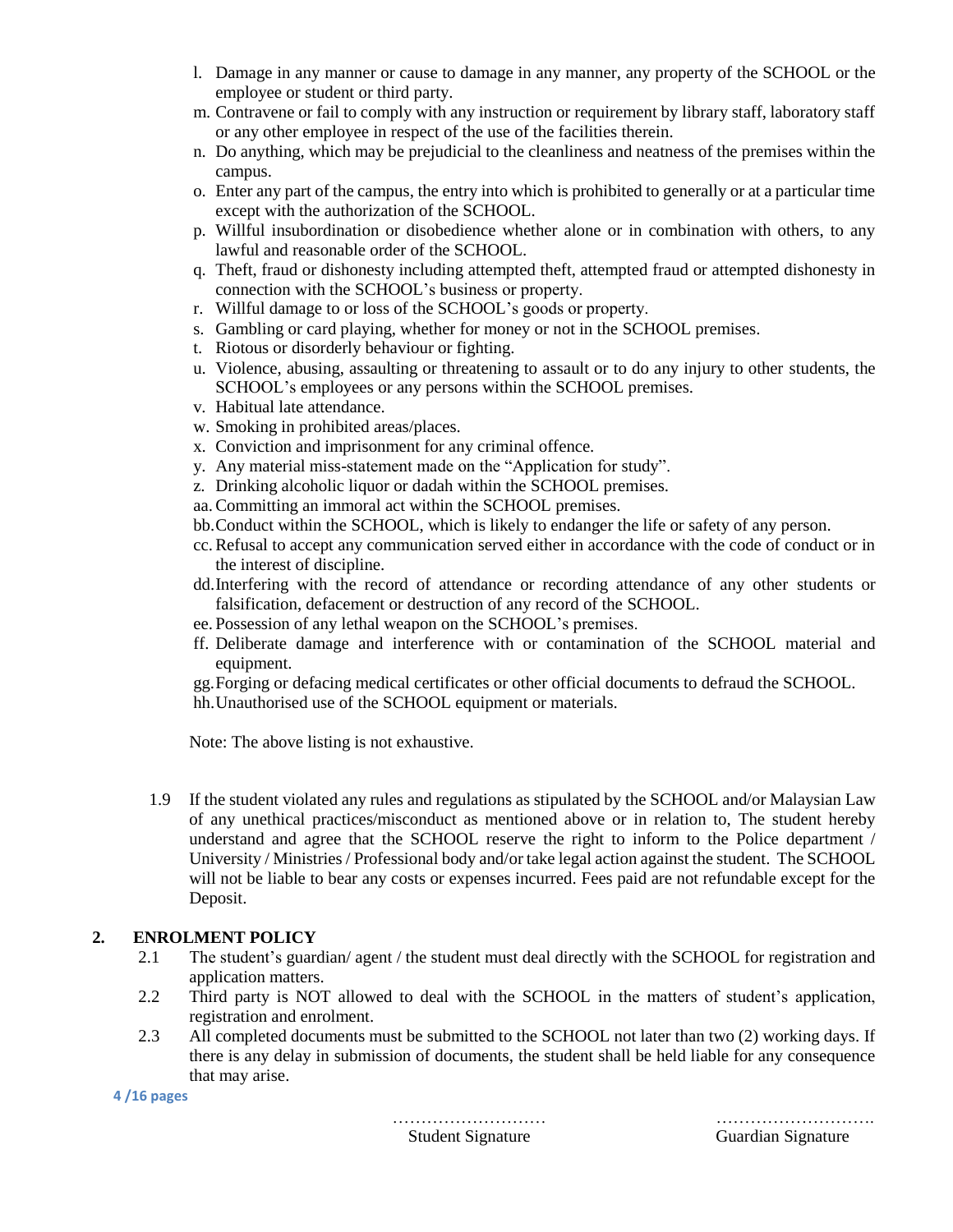- 2.4 All documents submitted are copies of the original and the student shall be solely responsible if there is any forgery or whatsoever.
- 2.5 Upon registration, the student must immediately make payments on Full enrolment fees. If the student is unable to make Full enrolment fees during registration, the balance of the enrolment fees shall be paid with 14 days after the registration regardless of whether the student is still actively study or quit from the programme.
- 2.6 The student understands that after making all the above payment, the SCHOOL does not guarantee that the student would have approval from the University / Ministries / Professional body. The approval is at the sole-discretion of the University / Ministries / Professional body. The student hereby agrees not to hold the SCHOOL responsible on this matter and all related costs and consequences that may arises.
- 2.7 The student agrees to use the SCHOOL's student card solely for studying at the SCHOOL and not for any other purposes. The student would not hold the SCHOOL responsible if the student is being apprehended by any Enforcement authorities for any matters and all related costs and consequences that may arises.
- 2.8 Enrolment Fees must be paid when the student enrolls at the SCHOOL. These fees are strictly not refundable in all conditions (please refer to the fees structure as attached).
- 2.9 The student is required to pay all the fees as mentioned above upon his/her enrolment at the SCHOOL, otherwise, the SCHOOL will not forward the student's application to the University / Ministries / Professional body until the full enrollment fees are paid.
- 2.10 The student should obtain consultation from the Course Counselor appointed by the SCHOOL for any arising problems or to obtain the correct and valid information about the application and registration procedures and processes from the Course Counselor appointed by the SCHOOL only.
- 2.11 If the student's application has been rejected by the University / Ministries / Professional body, the enrolment fees or any processing fees paid are strictly not refundable.
- 2.12 The student hereby indemnifies the SCHOOL and agrees that the student has no rights to make any complaint to the Malaysian Government Department for any claims, losses, damages (including direct or indirect damages or losses) or liability howsoever arising to him/her. The decision made by the SCHOOL / University / Ministries / Professional body are final.
- 2.13 Offer of study is subject to the SCHOOL terms and conditions of registration and the requirements for the payment of tuition fees, deposit and other fees as required by the SCHOOL. Upon acceptance of the offer, students are required to abide by the Code of Conduct and the rules and regulations of the SCHOOL.
- 2.14 If the student's educational loan is rejected by PTPK / PTPTN / KWSP / others financial assistances providers, the student hereby agrees to pay the fees by himself / herself. The student can apply to the SCHOOL for instalment payment scheme.
- 2.15 If the loan from PTPK / PTPTN / KWSP / Others Financial Providers is not sufficient to cover the fees of the programme, the student hereby agrees to pay the differences by himself / herself.
- 2.16 If the student receives any allowances from by PTPK / PTPTN / KWSP / others financial assistances providers, the student hereby agrees to pay any outstanding fees from the allowances.
- 2.17 The student clearly understand and agree that the fees are excluding costs of food, ingredients, raw materials, training toolkits, books, accommodation & misc. charges. All of the costs/charges will be borne by the student.
- 2.18 The student clearly understands and agree that the Fees are subject to changes and the student hereby agree to pay the differences upon request by the SCHOOL.
- 2.19 The student clearly understands and agree that he. He/she must pay the graduation fees upon completed the full course / completed the single level of course (for courses designed with individual level).
- 2.20 The student clearly understands and agree that he/she must not terminate his/her study pre-maturely. If the student breach the agreement, the student hereby agree to pay all the fees due before he/she allowed to quit from the programme. Failure will have legal action taken against the student.

#### **5 /16 pages**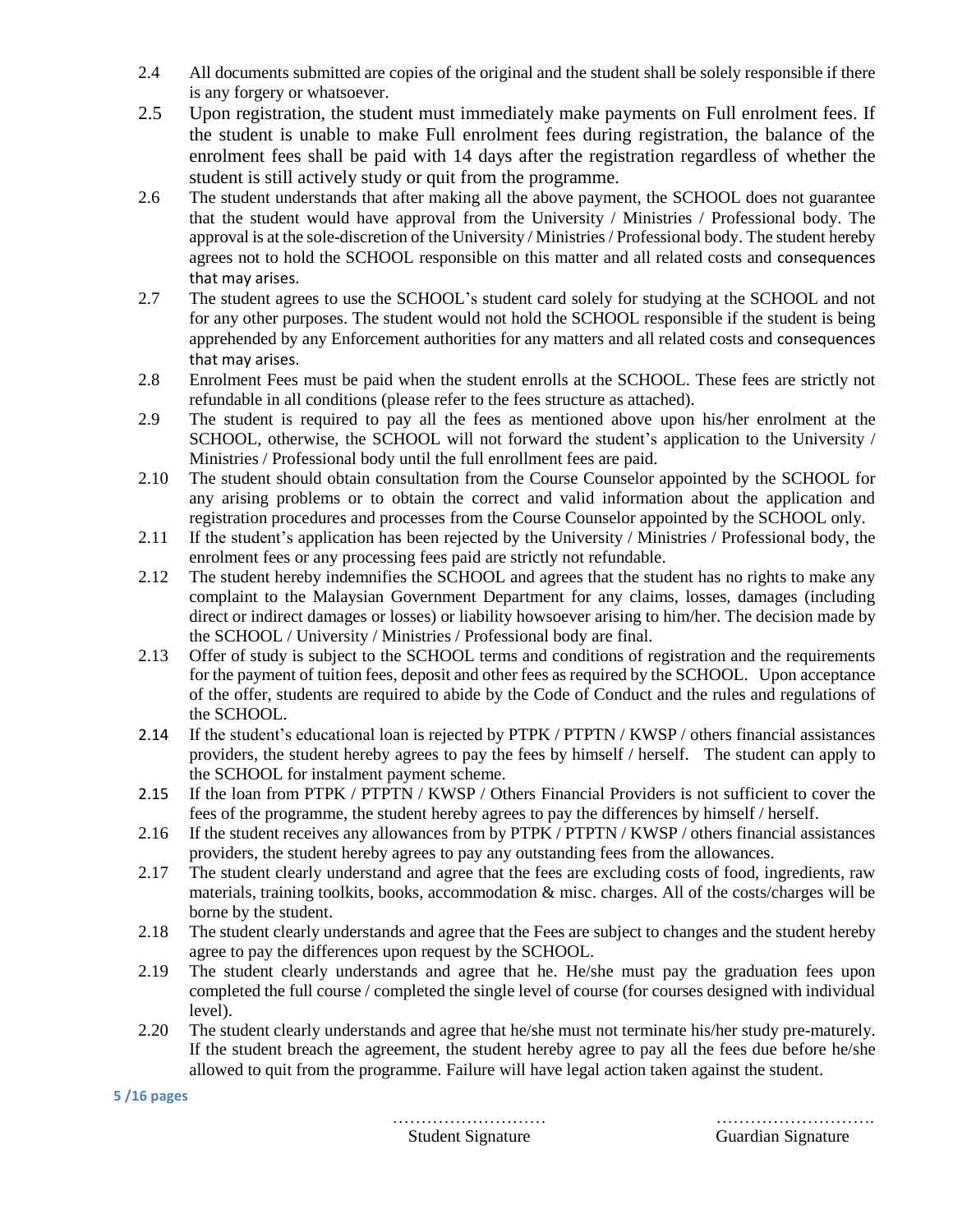2.21 The student clearly understand and agree that all payments is considered valid upon verified with official receipts. The student must insist for official receipts for all payment made. The student clearly understands and agree that he/she will not hold the SCHOOL responsible if he/she did not obtain the official receipts for any payment made.

# **3. PAYMENT POLICY**

3.1 All fees are to be paid in Ringgit Malaysia (MYR). The student has to ensure that the equivalent amount in Ringgit Malaysia is made. Please take note that the payment should be made online payment via Telegraphic transfer / demand draft / cheque / credit card / swift transfer to CQ-TEC (KL) SDN. BHD.

| 3.2 | Details of our bank accounts are as follows: |                                      |  |  |
|-----|----------------------------------------------|--------------------------------------|--|--|
|     | <b>Account Name</b>                          | : CQ-TEC (KL) SDN. BHD.              |  |  |
|     | <b>Bank Name</b>                             | $\cdot$ CIMB                         |  |  |
|     | <b>Bank Address</b>                          | : Jalan Ipoh, Kuala Lumpur, Malaysia |  |  |
|     | Account No.                                  | : 8000192269                         |  |  |
|     | Swift code                                   | : CIBBMYKL                           |  |  |

- 3.3 If the student need hostel / accommodation from the SCHOOL, the student must inform the SCHOOL via EMAIL and Sign the Tenancy Agreement and Hostel Application Form at least fourteen (14) working days prior to arrival to the SCHOOL or check in to the hostel.
- 3.4 The student clearly understands and agree that the fees / exam fees / other fees must be paid on time by/before  $7<sup>th</sup>$  of each month. Failures, the student may be barred from sitting the exam or attending classes.
- 3.5 The student clearly understand and agree that all Fees must be paid on or before the 7th day of each month. Any Fees due thereafter will have to pay a penalty/interest of 10% from the balance of the overdue fees.
- 3.6 The student clearly understand and agree that all payments made are STRICTLY non-refundable and/or non-transferable except for deposit.
- 3.7 The student is not allowed to withdraw from the SCHOOL without a valid reason and the student must submit a letter explaining the reasons for withdrawal to the Student Affairs Department and a copy to the principal of the SCHOOL.
- 3.8 Upon approval on withdrawal, the student must go through the student clearance process prior to issuance of the release letter. Upon, the clearance process is done, the SCHOOL will issue to the student a copy of the statement of account. The student must settle all the outstanding fees before the issuance of the release letter.
- 3.9 Any withdrawal/cancellation from studies, the student must notify the SCHOOL in written and complete the clearance process within 7 days after the approval.
- 3.10 If the student has been apprehended by any Enforcement authorities for any matters, the student must pay all the expenses incurred to release him/her from any enforcement authorities.
- 3.11 Unless the SCHOOL determines otherwise, the student will not be permitted to enter the class until such fees are paid.
- 3.12 All fees paid by the student to the SCHOOL are strictly non-refundable (except the Deposit), the student hereby agrees to keep the SCHOOL fully indemnified against any such claims (if any) by him/herself or other third party.
- 3.13 The student hereby promises to indemnify the SCHOOL, its employees and fellow agents that the SCHOOL will not be held responsible for any loss and/or stolen and/or damages caused by natural or unnatural act at all times.

**6 /16 pages**

……………………… ……………………….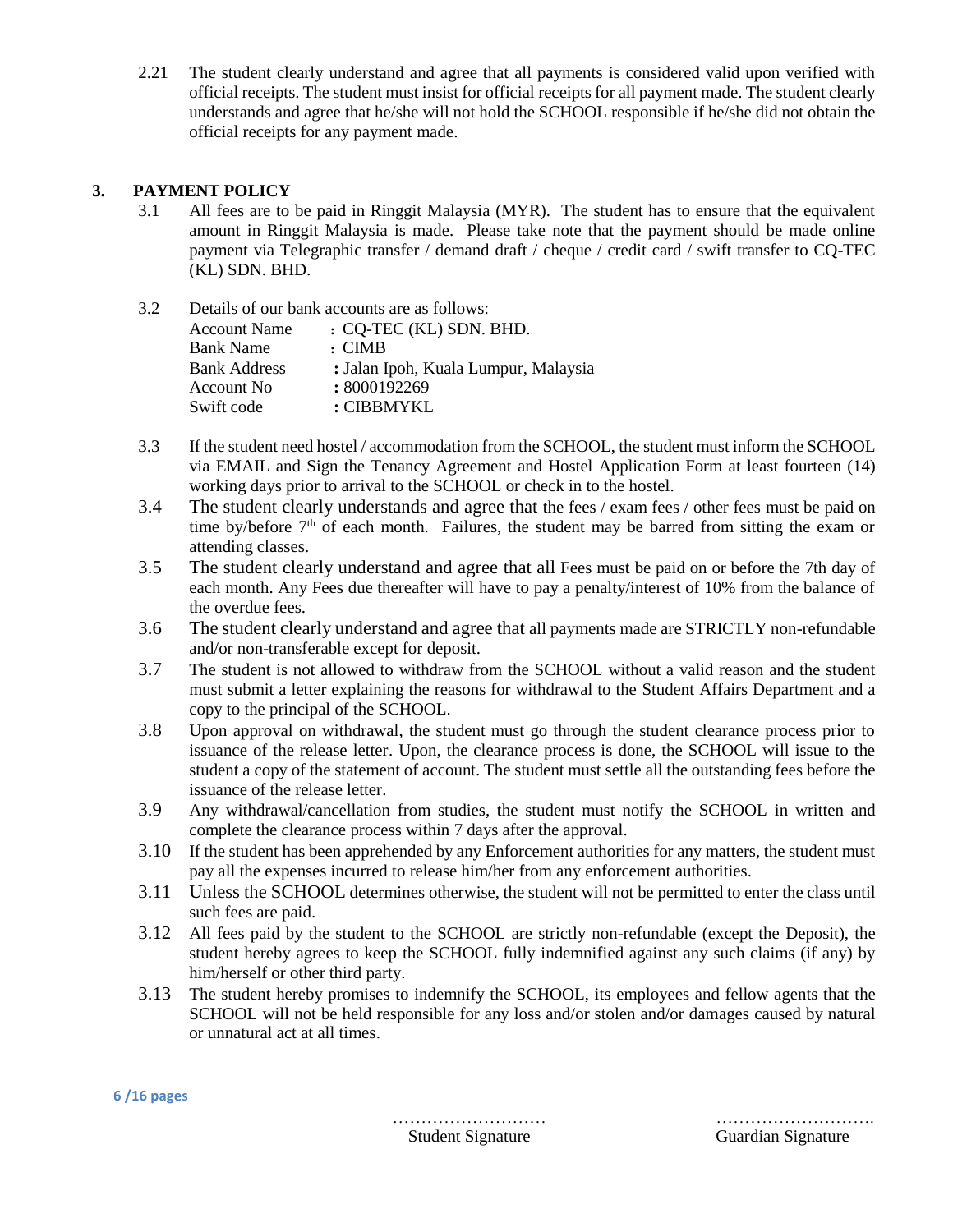- 3.14 The student hereby promises to indemnify the SCHOOL, its employees and fellow agents against any legal action, risk, liability and potential claim as a result of safe keeping of documents on the student's behalf.
- 3.15 If the student breaches any of the payment policy/regulations as above:
	- a. The student shall be barred from examinations
	- b. The student's transcript will be withheld
	- c. The student shall be barred from entering the class
	- d. The student shall be terminated from the programme
	- e. The student shall pay the costs or penalties for the damages caused.

## **4. REFUND POLICY**

- 4.1 The student clearly understand and agree that the Enrolment Fees are strictly not refundable in all conditions. The student is required to pay the balance of the enrolment fees upon required by the SCHOOL. Please refer to clause 2.0.
- 4.2 The SCHOOL Refund Policy is set forth in accordance with Code of Ethics of the Recruitment of Malaysia as stipulated by the Department of Private Education of the Ministry of Higher Education of Malaysia and/or Department of Skills Development, Ministry of Human Resources and/or other local authorities
	- 4.2.1 Fees Paid to the SCHOOL which are refundable are as below: -

Deposits | Provided that the student is not liable for any damages caused to the SCHOOL's properties and/or facilities and/or any other resources belonging to the SCHOOL. Otherwise, this will be **offset** against all other fee dues (if any).

- 4.2.2 All other fees paid are STRICTLY none refundable except for the below:
	- a. 90% of the tuition fee less all with all other outstanding payments if the student had paid the tuition fees but would like to quit/withdraw before the programme commence, Only the tuition fees are refundable tuition fees after off-setting all other outstanding payments. The student clearly understands and agree to pay the differences if that tuition fees paid unable to cover the other outstanding payments.
	- b. If the student has commenced a program for duration of less than one month, the student is eligible for the refund of tuition fees paid after off-setting
		- 4.2.2.1.1 all other due payments
		- 4.2.2.1.2 one month fees payable

The student clearly understand and agree to pay the differences if that tuition fees paid unable to cover the other outstanding payments.

- c. Other than this, no refunds will be entertained. However, if the student has study for more than one month, the student hereby agree to pay the full SEMESTER fees for that particular semester.
- 4.2.3 If the student has paid the tuition fees but the enrolment has been rejected by the SCHOOL / University / Ministries / Professional body, a full refund of all tuition fees paid offsetting all other due payments. However, Enrolment fees, expenses incurred and any charges paid to the University / Ministries / Professional body are strictly not refundable. The

#### **7 /16 pages**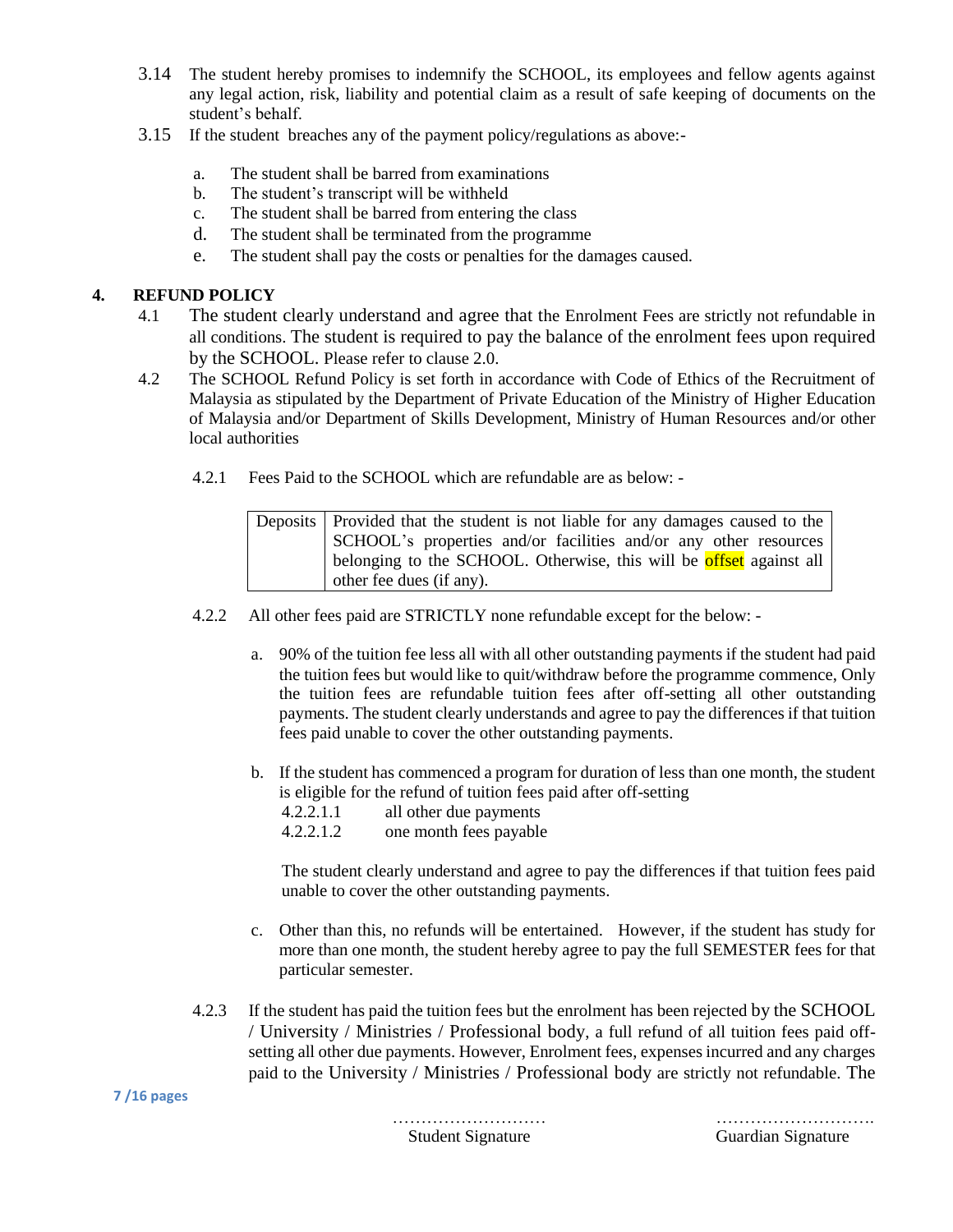student hereby agree to pay the outstanding fees or outstanding charges (if any) due to his/her enrolment.

- 4.2.4 If the student has paid the tuition fees but did not meet the conditions as outlined in the offer of enrolment, a full refund of all tuition fees paid off-setting all other due payments. However, Enrolment fees, expenses incurred and any charges paid to the University / Ministries / Professional body are strictly not refundable. The student hereby agree to pay the outstanding fees or outstanding charges (if any) due to his/her enrolment.
- 4.2.5 If the students who had paid the tuition fees but had submitted the forge documents, all fees paid are strictly non-refundable. Any outstanding fees due such as Enrolment fees, expenses incurred and any charges paid to the University / Ministries / Professional body are payable by the student.
- 4.2.6 All decision made by the SCHOOL / University / Ministries / Professional body is final and could not be disputed by the student/ other party. No appeals will be entertained.
- 4.2.7 Request for any refund must be made in writing to the principal of the SCHOOL via the Student Affairs Department of the SCHOOL.
- 4.2.8 Refund process will take 1 month to be settled upon submission of all relevant documents to the Accounts Department (via the Student Affairs Department).

# **5 REPEATING FEES**

- 5.2 The student clearly understands and agree to pay the repeating fees upon requested by the SCHOOL / the University / Ministries / Professional body.
- **5.3** The student clearly understands and agree that the repeating fees may not include the membership fees and exam fees or other unforeseen charges. All repeating fees and other related fees are payable upon request by the SCHOOL.

# **6 DISCOUNTS**

6.2 The student clearly understands and agree that all fees are fixed and no discount will be allowed unless otherwise if the discounts was offered by the SCHOOL and the student has met all the terms and conditions as stipulated in the fee's structures.

# **7 UNFORSEEN EXPENSES**

- 7.2 The student clearly understands and agree that fees the SCHOOL fees do not cover any unforeseen incidental costs or any medical costs or any charges imposed by Malaysian Government/Professional Body/Ministry of Education/Insurance company or other related parties. All these fees/costs will be borne by the student.
- 7.3 The student clearly understand and agree that any damages caused by the student to any of the SCHOOL's properties that includes the internal and external of the building and facilities, the hostel, computer labs, computers, components of computer, tables and chairs, furniture and fitting, equipment, books, any parts of the building, campus, any parts of the hostel, any part of the vehicles of the SCHOOL and etc., the student hereby agree to pay for the compensation within the 7 days upon investigation and inform of the costs of the damages to the student.

# **8 GRADUATION**

- 8.2 The student clearly understand and agree that he/she must pay the graduation fees upon completion of their study
- 8.3 The student clearly understand and agree that thee certificates or diplomas or degrees will be awarded to the student after the graduation upon the graduation and the student perform clearance procedure and settled the outstanding fees.
- 8.4 The student clearly understand and agree that upon graduated from the programme, the student must within the THREE (3) months periods settled all outstanding fees. Failure the SCHOOL may proceed with legal actions to recover the outstanding fees and all legal costs and disbursement costs shall be

#### **8 /16 pages**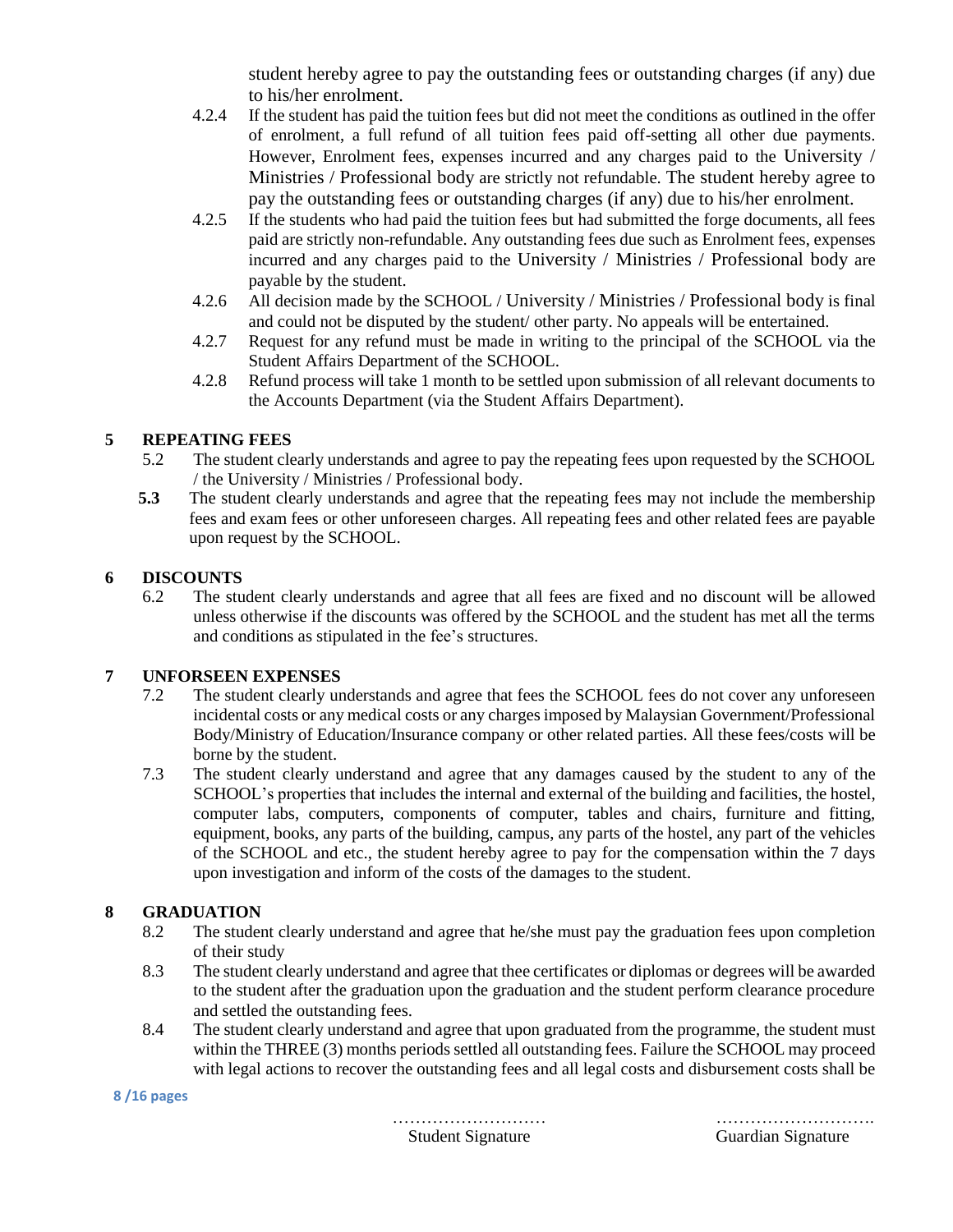borne by the student. If the student unable to settle all the outstanding fees, the student must write to the SCHOOL must continue to make payment until the approval is granted to the student.

- 8.5 The student clearly understands and agree that upon graduated from the programme, the student must return all the belonging of the SCHOOL such as library's book etc. within 14 days to the SCHOOL. Failure the SCHOOL may proceed with legal actions to recover the outstanding fees and all legal costs and disbursement costs shall be borne by the student.
- 8.6 The student clearly understands and agree that upon graduated from the programme, the student must perform the clearance process and to obtain release letter from the SCHOOL with 14 days to the SCHOOL to avoid any problems that may arise in the future. Failures, the student must take responsibilities for the problems that may arise.

# **9 CHANGE OF PROGRAMME**

- 9.2 The student clearly understands and agree that the student is not allowed to change the programme unless with the valid reason and approved by the Principal of the SCHOOL.
- 9.3 The student clearly understands and agree that after making all the necessarily payment, the SCHOOL does not guarantee that the student would have approval from the SCHOOL / University / Ministries / Professional body. The approval is at sole-discretion of the SCHOOL / University / Ministries / Professional body. The student hereby agrees not hold the SCHOOL responsible on this matter and all related costs and consequences that may arises.
- 9.4 The student clearly understands and agree that when changing programme, all fees payable for the previous programme must be paid in full. The student has to make a new payment for the new programme that he/she registers, accordingly.
- 9.5 The student must produce the attendance report, transcript slips and release letter before changing the programme.

# **10 CHANGE OF CENTRE**

- 10.2 The student clearly understand and agree that if the student wishes to change the Centre, the student should apply to the Registration Department by filling in the form given and it is subject to the approval from the PRINCIPAL and the University / Ministries / Professional body.
- 10.3 The student clearly understands and agree that he/she must notify the SCHOOL in writing and complete the clearance process.
- 10.4 The student should understand that after making all the necessarily payment, the SCHOOL does not guarantee that the student would have approval from the SCHOOL / University / Ministries / Professional body / the new center. The approval is at sole-discretion of the SCHOOL / University / Ministries / Professional body / the new center. The student hereby agrees not to hold the SCHOOL responsible on this matter and all related costs and consequences that may arises.
- 10.5 The student clearly understands and agree that he/she must settle all outstanding fees before he/she is given permission to be transferred to other center.
- 10.6 The student must produce the attendance report, transcript slips and release letter to the new center.

# **11 ATTENDANCE**

11.2 The student clearly understand and agree that he/she will be fined RM10 for each day if the student absent from classes unless with valid reason supported by proof.

……………………… ……………………….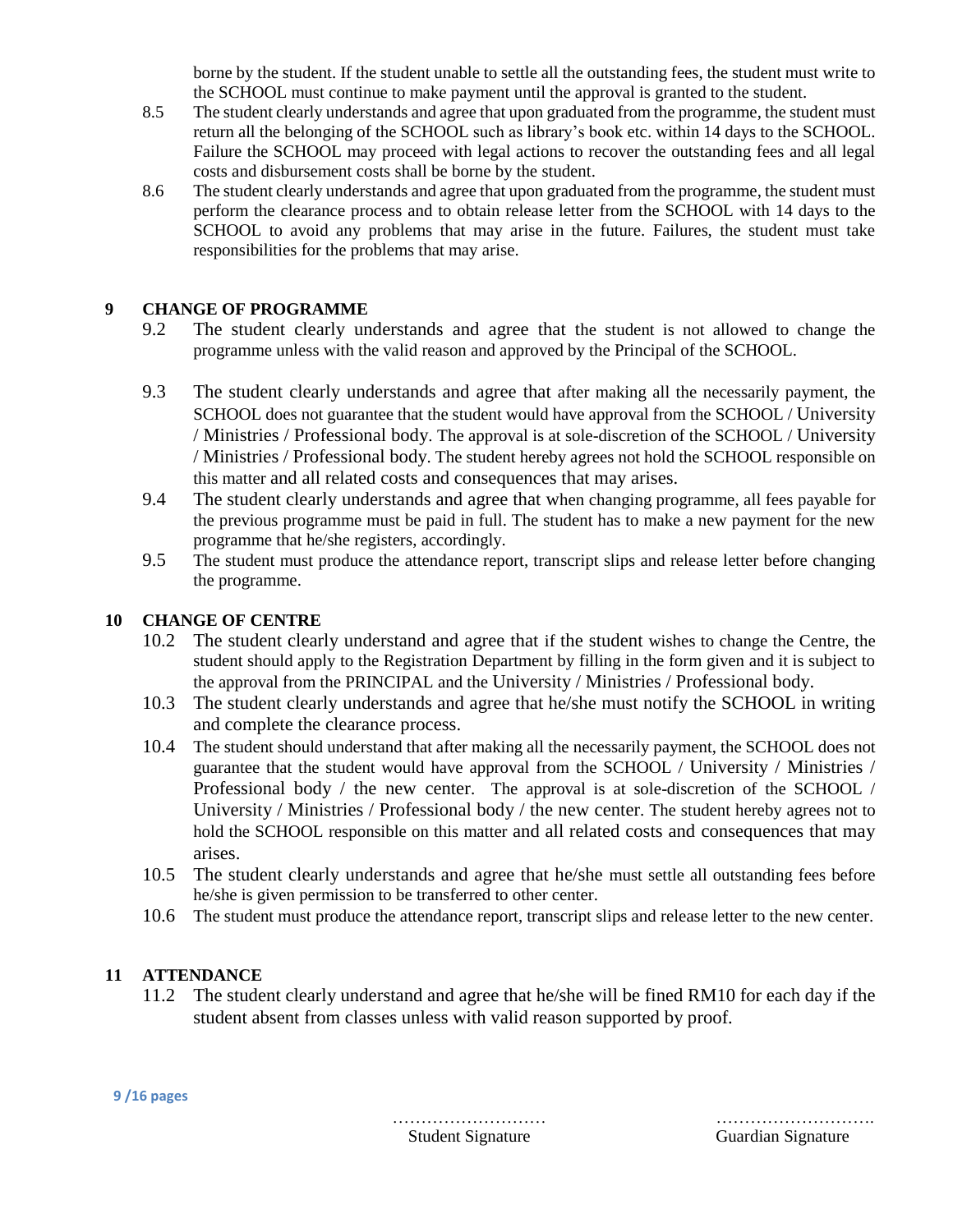- 11.3 The student clearly understand and agree that he/she will be issued reminder letter, warning letter, domestic inquiry letter and expulsion letter is the student attendance did not improve after the  $1<sup>st</sup>$  and  $2<sup>nd</sup>$  absenteeism
- 11.4 The student clearly understand and agree that all absenteeism from classes must apply and inform to the faculty in writing together with the valid proof absenteeism.
- 11.5 The student clearly understands and agree that the SCHOOL has exclusive rights to reject the leave application if the proof of the absenteeism is doubtful or not valid.

# **12 DEFEMATION & DAMAGES**

- 12.2 The student clearly understands and agree that the SCHOOL has exclusive rights to take legal action against the student who are disseminating false and misleading information about the SCHOOL either it was by social media, internet, in writing, articles or verbal. Subsequently the SCHOOL reserve the rights to claims for all the costs of damages caused.
- 12.3 The student must consult the SCHOOL officer for clarifications should the student has any doubt and not from any other people who are not authorized by the SCHOOL or from any unauthorized media.
- 12.4 The student clearly understands and agree that the SCHOOL has exclusive rights to take legal action against the student who wrongfully act against the SCHOOL, its employees and fellow agents. Subsequently the SCHOOL reserve the rights to claims for all the costs of damages caused.
- 12.5 The student hereby indemnifies the SCHOOL, its employees and fellow agents against any legal action, risk, liability and potential claim as a result of the wrong doing of the student.

## **13 ARBITRATION**

All disputes, differences or questions at any time arising between the parties as to the construction of the agreement between the parties as to any matters or things arising out of this Agreement shall be settled amicably by negotiation and discussion by the parties hereto.

### **14 SINGULAR AND PLURAL**

Words importing the singular also include the plural and vice versa where the context requires.

### **15 FORCE MAJEURE**

Not with standing anything contrary contained herein, neither party hereto shall be liable in or for damages for any breach or non-observation of any of its covenants and agreements set forth herein which results from or caused by reason or on account of any circumstances out of its control, including expressly (without prejudice to the generality of the foregoing, rebellion, insurrection, military or usurped power, riots, civil commotion's strikers or lockout of workmen, confiscation, expropriation, requisition or transfer by or under the order of any Government, public or local authority or any inevitable accident.

### **16 HEADING**

All headings contained in this agreement are inserted for convenience and shall not be taken into consideration in the interpretation or construction of this agreement.

### **17 INVALID CLAUSES**

In the event of one or more provisions of this Agreement are invalid, the validity of the remaining provisions of this Agreement shall not be affected thereby.

## **18 GOVERNMENT LAW**

This Agreement shall be construed and governed in accordance with the Malaysian laws.

**10 /16 pages**

……………………… ……………………….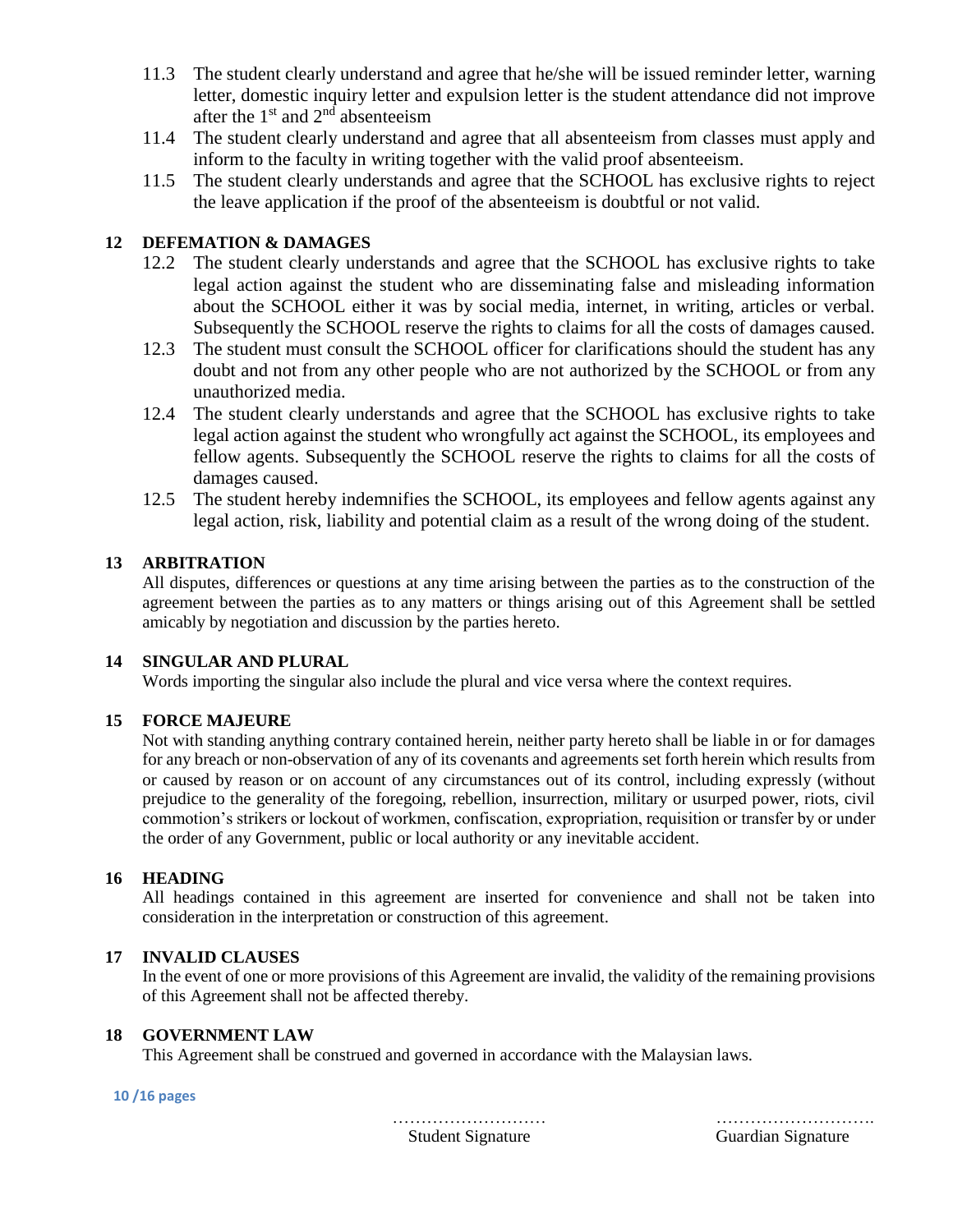### **19 DISCREPANCY**

In the event where there is a discrepancy between this Agreement and the content of the Student Handbook, this Agreement shall prevail.

#### **20 TIME OF ESSENCE**

Time wherever mentioned herein shall be deemed to be the essence of this Agreement

#### **21 EFFECTIVE DATE:**

This Agreement shall take effect from the date of execution

### **22 STUDENT HANDBOOK**

In addition to this agreement, a student is required to abide by the SCHOOL general rules and policies as contained in the Student's Handbook.

#### **DECLARATION**

#### *a) Student Declaration :*

I,……………………………………………………………….No./ Passport No:………………………., hereby agree and promise to pay all fees (tuition fees and all other fees) as scheduled on time and the SCHOOL has the right to penalize me or take appropriate action on me to recover the outstanding balance (fees) if still due.

- a) I have read and fully understood the Terms and Conditions of this agreement and the rules and regulations of the SCHOOL.
- b) I shall at all times be considerate to my fellow students, staff, coordinators and lecturers
- c) I shall study diligently
- d) I shall abide by all rules and regulations of the SCHOOL and Immigration Department of Malaysia
- e) I declare that I has sufficient fund to support my studies in Malaysia
- f) I declare that I has been given the correct and valid information by the SCHOOL
- g) I declare that all information given to the SCHOOL is correct

### *b) GUARDIAN Declaration:*

I ,………………………………………………………..…No./Passport No: ………………………… on behalf of ………………………………………………. ……………………………………………… (Passport No: …………………………….), hereby undertake responsibility for the payments of all fees payable to the SCHOOL and understand that the tuition fees and all other fees as determined by the SCHOOL must be paid on time as scheduled given by the SCHOOL . The SCHOOL has the right to penalize me or take appropriate action on me to recover the outstanding balance (fees) if still due.

- h) I have read and fully understood the Terms and Conditions of this agreement and the rules and regulations of the SCHOOL.
- i) I shall at all times be considerate to my fellow students, staff, coordinators and lecturers
- j) I shall abide by all rules and regulations of the SCHOOL and Immigration Department of Malaysia
- k) I declare that THE STUDENT has sufficient fund to support my studies in Malaysia
- l) I declare that THE STUDENT has been given the correct and valid information by the SCHOOL
- m) I declare that all information given to the SCHOOL is correct

**11 /16 pages**

……………………… ……………………….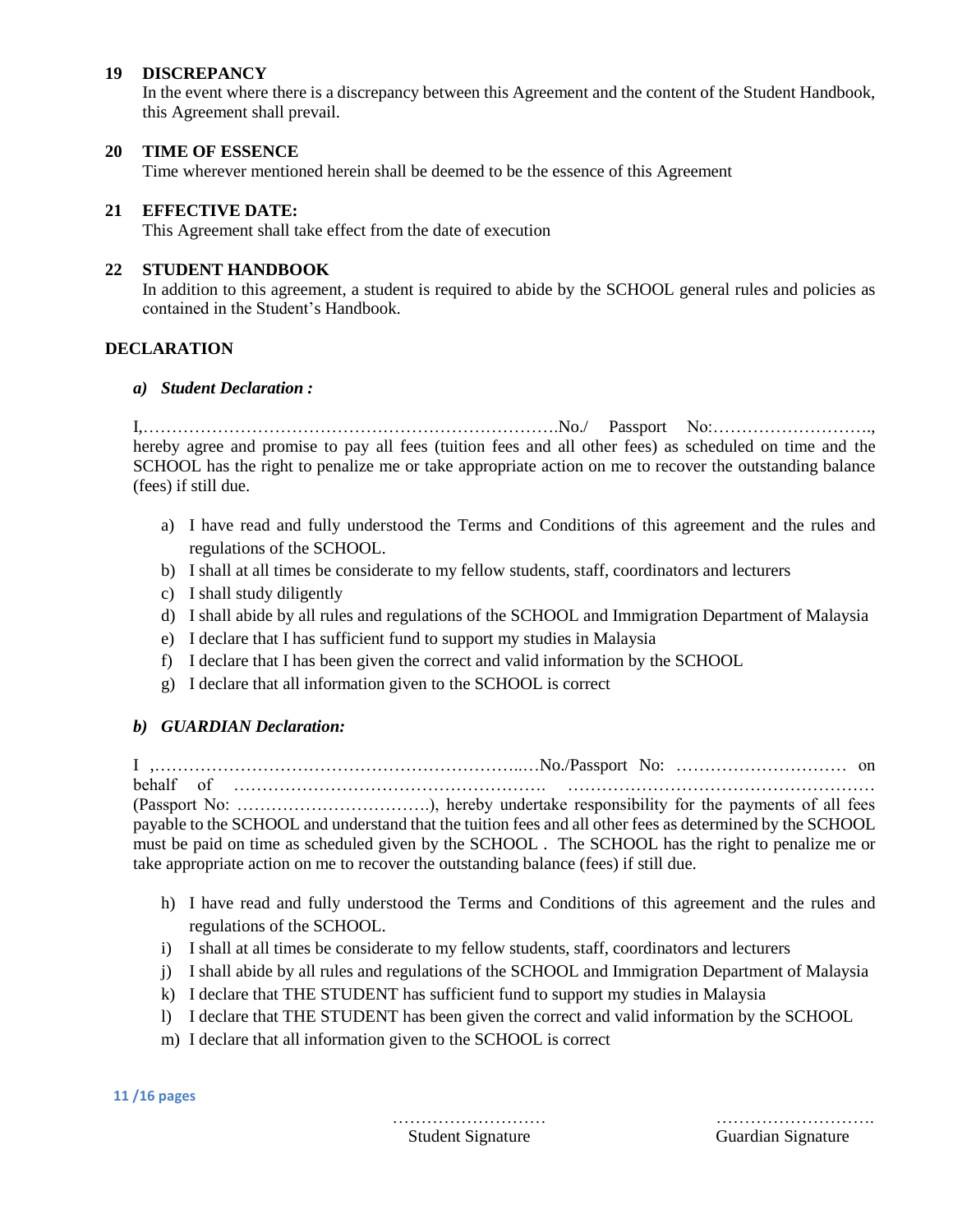# **IN WITNESS WHEREOF the parties hereto have hereunto set their hands the day, month and year first written.**

| SIGNED BY the Student                              | $\mathcal{E}$              | Student's Signature           | Student's<br>thumbprint  |
|----------------------------------------------------|----------------------------|-------------------------------|--------------------------|
| SIGNED BY the Guardian                             | $\lambda$                  | .<br>Guardian's Signature     |                          |
| In the presence of:<br>Name:<br>IC No:             | $\mathcal{Y}$<br>$\lambda$ | Witness's Signature           | Guardian's<br>thumbprint |
| SIGNED BY<br>For and on behalf of the SCHOOL       | $\rightarrow$              | Officer in charge's Signature |                          |
| <b>SIGNED BY</b><br>For Approval and Certification | $\mathcal{Y}$<br>$\lambda$ | CEO / PRINCIPAL's Signature   |                          |
| 12/16 pages                                        |                            |                               |                          |

……………………… ………………………. Guardian Signature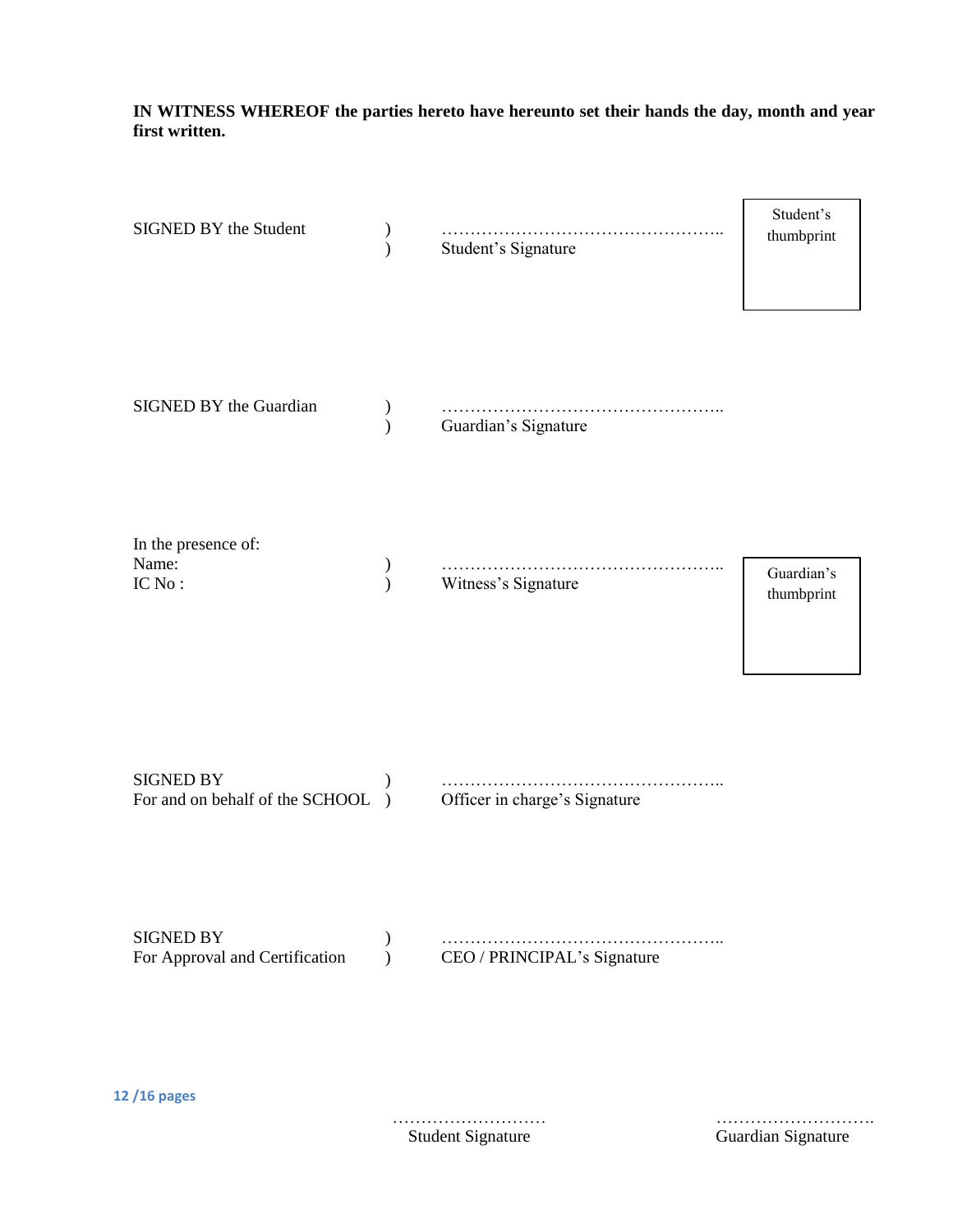# **GUARANTEE AND INDEMNITY AGREEMENT**

AN AGREEMENT is made on the day ……… of ……….. month of year ……….between **ISBAUK THINKING SKILLS ACADEMY/ISBAUK THINKING SKILLS COLLEGE (Wholly-Owned by CQ-TEC (KL) SDN. BHD. (282491-D)**, an educational institution in Malaysia and having its registered office at **Level 10, Suite 10-02A, Brem Mall Kepong, Jalan Kepong, 52000 Kuala Lumpur** (hereinafter referred to as "the SCHOOL") of the one part, and Mr./Mrs./Miss/ …………………………………………. NRIC. / Passport No.………………at the address of ……………..…..……………............................…..……………............................…..……………........................ ....………………………………………………………………...............................................................................

(hereinafter referred to as "the Student") of the other part.

#### WHEREAS;

- e) The SCHOOL is an educational institution in Malaysia.
- f) The SCHOOL now intends to offer its educational facilities to the above student.
- g) Both parties hereto mutually agree that the Agreement shall be subject to the following terms and conditions.

## **FOR PARENT/GUARDIAN/AGENT/GUARANTOR DECLARATION:**

AN AGREEMENT is made on the day........... of ………… month of year ………….between **ISBAUK THINKING SKILLS ACADEMY/ISBAUK THINKING SKILLS COLLEGE (Wholly-Owned by CQ-TEC (KL) SDN. BHD. (282491-D))** , an education institution in Malaysia and having its registered office at **Level 10, Suite 10-01, Brem Mall Kepong, Jalan Kepong, 52000 Kuala Lumpur** (hereinafter referred to as "the SCHOOL") of the one part, and Mr./Miss/Mrs. …………………………………………... NRIC./Passport No. A subset of the address and the address and the address and the address and the address and the address and the address and the address and the address and the address and the address and the address and the address an of.………………………………………………….………………………………….…………………….……… …………………………………………………………………………………………………… (hereinafter referred to as "the Guarantor") of the other part on behalf of student. The parent/guardian/Guarantor is also

subjected to the rules and regulations of the SCHOOL as stated below and will take responsibility for all payments payable to the SCHOOL on behalf of the student.

WHEREAS;

- a) I hereby unconditionally and irrevocable guarantee and undertake to pay on demand all monies and liabilities whether certain or contingent now or hereafter owing or incurred to the SCHOOL from or by the Student arising from or incidental to his/her studies including all outstanding rental, deposits, costs, charges, fees, expenses accrued and continuing to accrue thereon as may be demanded by the SCHOOL and further hereby promise upon demand to keep the SCHOOL full and effectively indemnified against any and all loss, damage, costs, charges and expenses which the SCHOOL may suffer arising from or incidental to his/her studies.
- b) This Guarantee and Indemnity shall subsist for so long as the SCHOOL shall have a claim against the GURANTOR pursuant to the Agreement.
- c) This Guarantee and Indemnity shall not be considered satisfied by any immediate payment or satisfaction either of the whole or any part of the amount owing but shall be a continuing security and shall extend to cover any sum or sums of money which shall for the time being constitute the balance due from the

**13 /16 pages**

……………………… ……………………….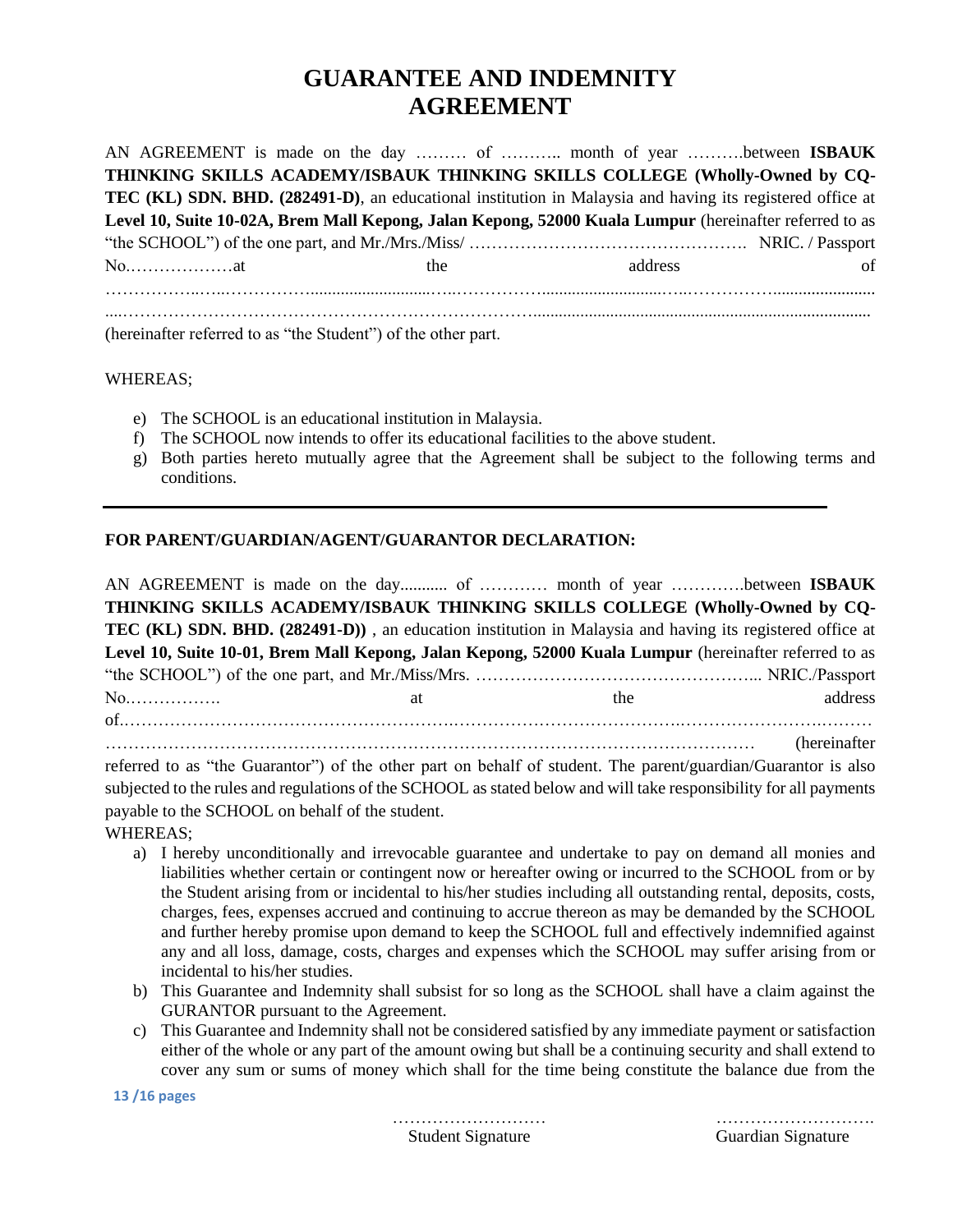Student to the SCHOOL and I/we hereby expressly agree that Section 83 of the Contracts Act 1950 does not apply in respect hereof.

- d) The SCHOOL shall at its absolute discretion be entitled from time to time without my/our prior consent to me/us and without prejudice to this Guarantee and Indemnity do any one or more of the following without discharging or in any way affecting my/our liability hereunder.
- e) The SCHOOL shall at its absolute discretion be entitled from time to time without my/our consent or prior notice to me/us and without prejudice to this Guarantee and Indemnity do anyone or more of the following without discharging or in any way affecting my/our liability hereunder:
	- a. Grant time or indulgence or agree to waive, forebear, compromise, arrange, settle or deal with all or any rights as contained herein
	- b. Take any other securities, guarantees or indemnities from me/us, the Student or any other person which securities, guarantees or indemnities shall be in addition to and not in substitution of this Guarantee and Indemnity;
	- c. Deal with, exchange, release, modify or abstain from perfecting or failing to correct any validity in enforcing any securities or other guarantees or rights which the SCHOOL may now or hereafter have from or against the Student or any other person; or
	- d. Amend, vary or alter the terms and conditions of the Academic Agreement.
- f) The Guarantee and Indemnity shall be binding upon me/us and my/our estate, successors, permitted assigns, liquidators or other legal personal representatives as the case may notwithstanding any change in the name, style or constitution of the Student however such change in the name, style or constitution of the Student shall be affected.
- g) If this Guarantee and Indemnity is executed by two (2) or more parties, we shall be jointly and severally liable hereunder in the same manner and with the same affects as if each of us had signed separate instruments.
- h) The Guarantee and Indemnity shall not be revoked or impaired as to any one (1) or more of us by the death of any one (1) or more of the indemnifiers herein so that the liability of the surviving indemnifiers shall continue notwithstanding the death of any one or more of us and the estates of the deceased indemnifiers shall continue to bound by this Guarantee and Indemnity. Likewise, this Guarantee and Indemnity shall continue to be in full force and binding on us notwithstanding the disability or liquidation of any or all of us.
- i) The SCHOOL share at its discretion to be entitled from time to time without my/our prior consent or without notice to me/us, release or discharge any one (1) or more of us from the obligations of this Guarantee and Indemnity or to accept any composition from or make any other arrangements with any of us without thereby prejudicing or affecting the SCHOOL's rights and remedies against the other indemnifiers herein remaining.

j)

(1) any admission or acknowledgment in writing by the Student or by any person authorized by the Student of the amount of indebtedness of the Student to the SCHOOL and any judgment obtained by the SCHOOL against the Student in respect of such indebtedness shall be binding and conclusive on and against me/us in all courts of law, tribunals and elsewhere.

(2) Further or in the alternative a certificate by the SCHOOL or its authorized representatives as to the monies and liabilities for the time being due and incurred to the SCHOOL from or by the Student shall be conclusive evidence in any legal proceedings against me/us as to the monies and liabilities for the time being due and incurred to the SCHOOL from or by the Student.

k) Any notice or demand to be issued hereunder shall be in writing and shall be served upon the party concerned by prepaid ordinary post or by hand to the address last known to the SCHOOL or stated herein and if sent by post shall be deemed to have been properly served with five (5) days of posting notwithstanding that the notice or demand sent by the SCHOOL or any solicitor or firm of solicitors acting for the SCHOOL Provided Always service on one (1) of us shall be deemed good and effective service on all of us.

**14 /16 pages**

……………………… ……………………….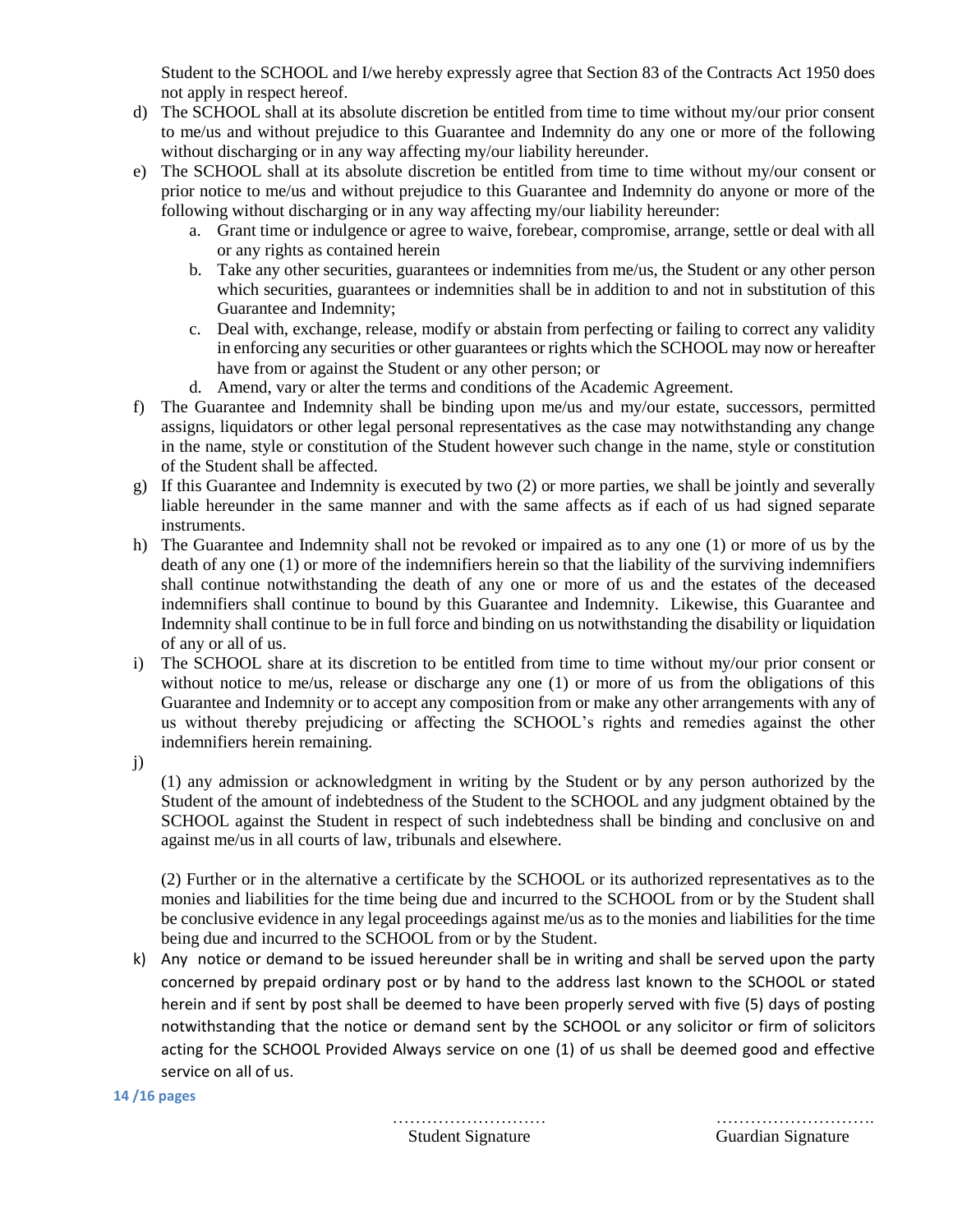- l) The time provided for in law for the recovery of every money and liabilities due and under this Guarantee and Indemnity shall not run until demand has been made by the SCHOOL.
- m) I shall pay to the SCHOOL on a full indemnity basis all costs and expenses [including
- n) This Guarantee and Indemnity shall be governed by and construed in accordance with the laws of Malaysia
- o) I shall pay to the SCHOOL on a full indemnity basis all costs and expenses [including the SCHOOL's legal costs on a solicitor-client basis] incurred by the SCHOOL in respect of the Guarantee and Indemnity and/or the recovery of all monies and liabilities due from the Student and/or from me/us to you under this Guarantee and Indemnity including the cost and expenses of all legal proceedings brought against the Student and/or me/us.
- p) Until all money and liabilities due incurred by the Student to the SCHOOL shall been paid or discharged. I will not be paying off any sum recoverable hereunder or by any other means or on any other ground claim any set-off or counterclaim against the Student in respect of any liabilities on the part of me/us or any of us to the Student or claim or prove competition with the SCHOOL in respect of any payment by me/us or any of us hereunder or be entitled to claim or have the benefit of any set-off, counterclaim or proof against or dividend , composition or payment by the Student or his estate or the benefit of any other security which the SCHOOL now or hereafter hold for any money or liabilities due or incurred by the Student to the SCHOOL or to have any share therein.
- q) The Guarantee and Indemnity shall be in addition to and not in substitution for any other guarantee for the Student given by me/us or any of us to the SCHOOL.
- r) Any security now or hereafter held by or for me/us or any of us from the Student in respect of the liability of me/us or any of us hereunder shall be held in trust for the SCHOOL and as security for my/our liability hereunder.
- s) The SCHOOL shall so long as any money remains owing hereunder have a lien on all money now or hereafter standing to my/our credit or the credit of any of us with the SCHOOL and the SCHOOL shall also have a lien on any stock or share certificates, title deeds or other securities belonging to me.us or any one or more of us or under my/our control or that of any one (1) or more of us, which have been deposited with the SCHOOL for any purpose.
- t) To give effect to this Guarantee and Indemnity, the SCHOOL shall be at liberty to act as though I/we and each of us were principal debtors or principal debtor to the SCHOOL for all payments guaranteed by me/us as aforesaid to the SCHOOL and notwithstanding:
	- a. The failure of any one (1) or more of us intended indemnifiers to complete this Guarantee and Indemnity; or
	- b. The fact that for any reason whatsoever the signature of any one [1] or more of us the intended indemnifiers to this Guarantee and Indemnity shall not bid him or his estate; or
	- c. The release by the SCHOOL of any one (1) or more of us from further liability under this Guarantee and Indemnity;

The remainder of us shall be bound by this Guarantee and Indemnity and it shall be and remain a continuing security as to the other or other of us.

- u) The SCHOOL shall be under no liability to marshal in my/our favour any securities or any of the funds or assets which the Student may be entitled to receive or upon which the SCHOOL has a claim.
- v) This Guarantee and Indemnity shall be in addition to and shall not be in any way prejudiced or affected by any collateral or other security now or hereafter held by the School for all or any part of the money and liabilities hereby guaranteed nor shall such collateral or other security or any lien to which the SCHOOL may be otherwise entitled or the liability of any person or persons not parties hereto for all or any part of the monies hereby secured be in anywise prejudiced or affected by this present Guarantee and Indemnity. The SCHOOL shall have full power at its discretion to give time for payment to or make any other arrangement with any such other person or persons without prejudice to this present Guarantee and Indemnity or any liability hereunder and I/we give my/our consent thereto. The money received by the SCHOOL from me.us or the Student or any person or persons liable to pay the same may be applied by

#### **15 /16 pages**

……………………… ……………………….